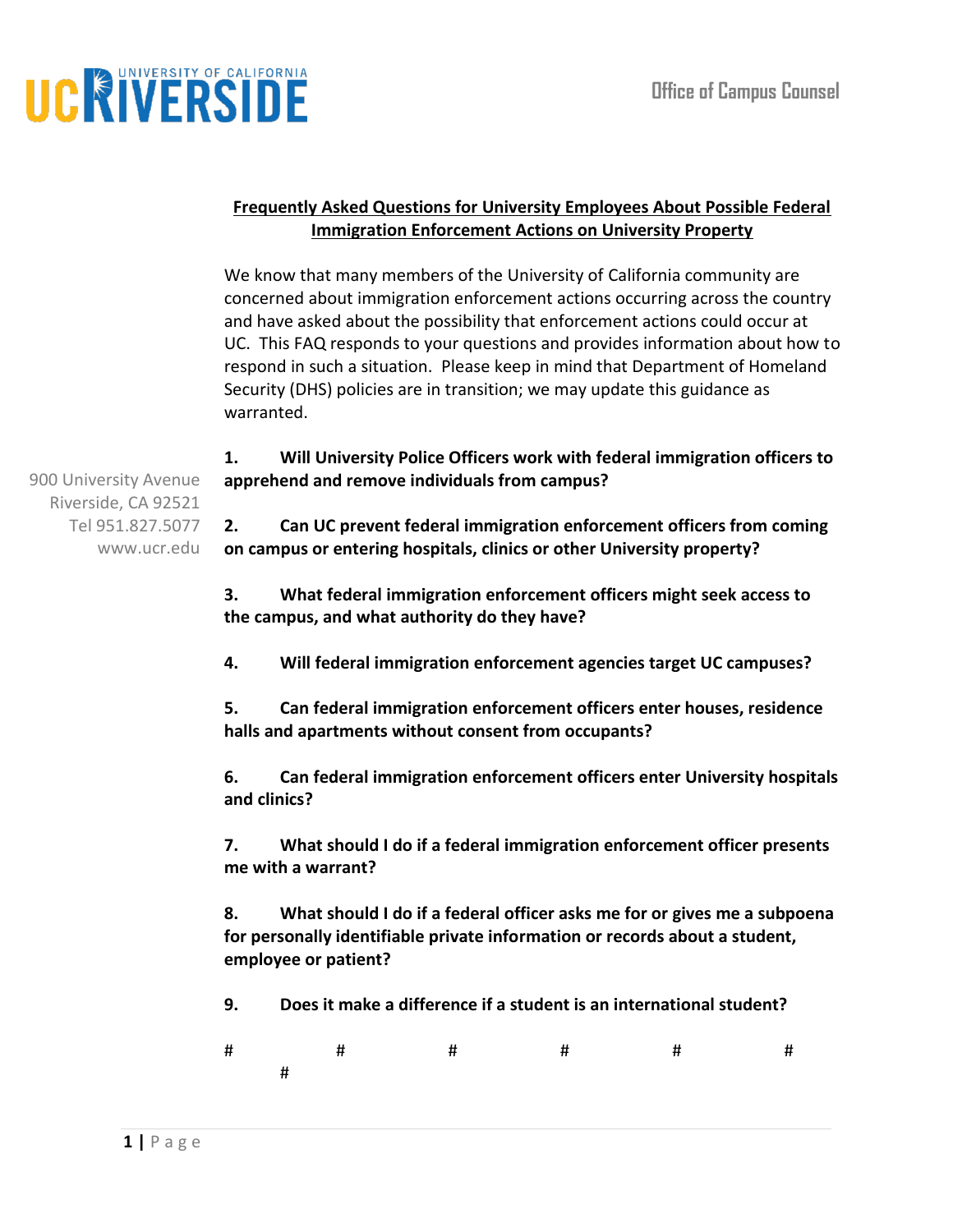#### **1. Will University Police Officers work with federal immigration officers to apprehend and remove individuals from campus?**

**No**. On November 30, 2016, the University issued Principles in Support of Undocumented Members of the University Community; you can find the full document [here.](https://www.universityofcalifornia.edu/sites/default/files/Statement-of-Principles-in-Support-of-Undocumented-Members-of-UC.pdf) The Principles explain that jurisdiction over enforcement of federal immigration laws rests with the federal government and not with UCPD. UC Police are devoted to maintaining a safe and secure environment to support the University's research, education and public service missions. University of California police departments will not divert their resources from this mission in order to enforce federal immigration laws.

**Campus police officers will not contact, detain, question or arrest an individual solely on the basis of suspected undocumented immigration status or to discover the immigration status of any individual, and UC Police will not undertake joint efforts with federal immigration enforcement authorities to investigate, detain or arrest individuals for violation of federal immigration law.** 

Nonetheless, if U.S. Immigration and Customs Enforcement (ICE) or U.S. Customs and Border Protection (CBP) officers conduct immigration enforcement activities on campus, UC Police may be called in to prevent injuries or property damage. In addition, where other federal law enforcement agencies such as the Federal Bureau of Investigation (FBI) or Drug Enforcement Administration (DEA) have reason to pursue criminal suspects on campus, University Police may cooperate with those efforts to enforce criminal laws.

## **2. Can UC prevent federal immigration enforcement officers from coming on campus or entering hospitals, clinics or other University property?**

Generally, no. UC is a public university and a large portion of UC property is open to the general public. UC does not have authority to prohibit federal immigration enforcement officers from coming on campus or entering health facilities to enforce federal law. The areas on campus that are open to the general public are also open to federal immigration enforcement officers.

However, public access is limited in certain areas of UC campuses and property because of privacy concerns, operational needs or safety considerations. Campus buildings and spaces in which access is physically restricted, such as by key card, locked doors or monitored entryways, including University housing and clinical areas, fall into this category. Limited access spaces also include some that may normally be left unlocked during the workday, including, for example, administrative or faculty offices, classrooms while classes are in session, hospital inpatient rooms, clinic exam rooms, locker rooms, research laboratories, kitchens and food preparation areas, maintenance areas, storage facilities and physical plant operations.

UC employees are not required to affirmatively assist federal immigration authorities or grant permission to enter limited access space when officers do not have a judicial warrant to enter, and it is appropriate to seek guidance from Campus/Medical Center Counsel to understand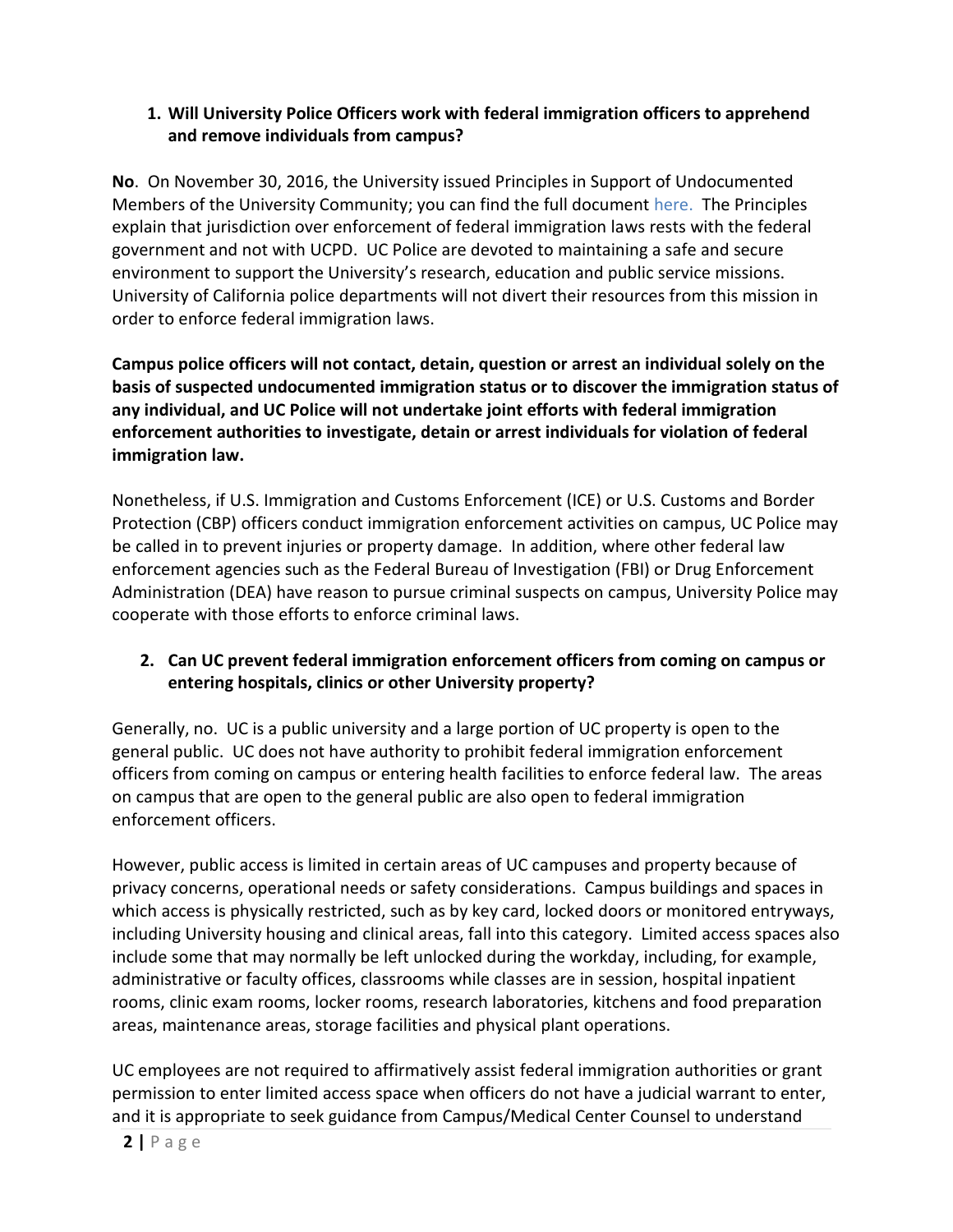your duties in particular circumstances. **However, federal law prohibits you from hiding evidence, concealing or hiding individuals who are the subjects of law enforcement activity, or interfering with an arrest. Further, you should not put yourself in physical danger.** 

If an immigration officer seeks your consent to enter limited access space or requests information or documents from you about another individual, *take steps to ensure that you have authority to provide the requested access, information or documents. Ask the officer for their name, identification number and agency affiliation; ask for a copy of any warrant they may have, inform the officer that you are not obstructing their process but need to contact Campus/Medical Center Counsel for assistance, and contact Campus Counsel at [David.Bergquist@ucr.edu](mailto:David.Bergquist@ucr.edu) [or x22228].* See Question No. 6 below if you work in a hospital or clinic.

## **3. What federal immigration enforcement officers might seek access to the campus, and what authority do they have?**

The immigration officers who seek to apprehend and remove (or "deport") an individual unlawfully present in the United States are most often officers of U.S. Immigration and Customs Enforcement (ICE), who are part of the agency's Enforcement and Removal Operations (ERO). U.S. Customs and Border Protection (CBP) officers could also seek to apprehend and remove individuals on certain campuses. These ICE and CBP officers work for the Department of Homeland Security (DHS) and they are typically acting on civil, not criminal, authority. **The warrants these officers carry to apprehend individuals are generally administrative warrants that do not authorize officers to enter limited access areas of the University without consent.**

In some cases, ICE and CBP officers may be exercising criminal enforcement powers or may work with criminal law enforcement officers who may present a criminal arrest or search warrant that gives them greater authority to enter UC premises that are not open to the general public. Execution of judicial warrants does not require consent.

**ICE and CBP officers may appear on campus for reasons unrelated to apprehending and removing an individual they believe is unlawfully present in the United States.** For example, many international students participate in the U.S. State Department's Student and Exchange Visitor Program (SEVP). The University is required to report certain information about SEVP students to ICE, and ICE may come to UC campuses to meet with SEVP students and /or University staff who have responsibilities under the SEVP program. ICE and CBP may also come on campus in connection with regulations that do not involve alleged immigration violations. **It is a mistake to assume that any ICE employee visiting campus is present to apprehend or remove a member of the UC community. False rumors about ICE enforcement actions on campus can spread anxiety and panic. If you observe ICE employees on campus and have concerns about their activities, call Campus Police.** 

**4. Will federal immigration enforcement agencies target UC campuses?**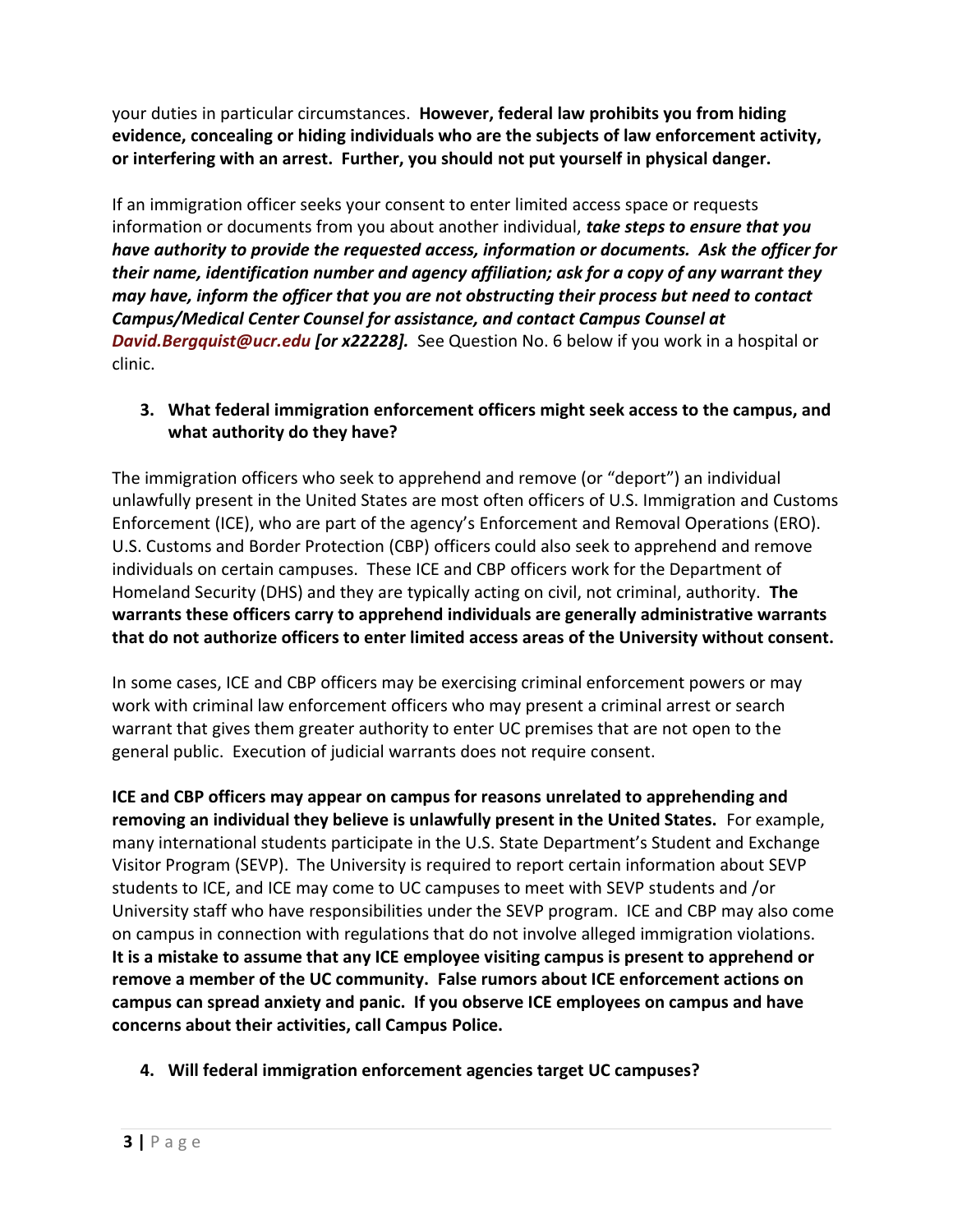We do not know whether federal immigration enforcement agencies will conduct enforcement activities on UC campuses. Under the Obama administration, the Department of Homeland Security (DHS) issued memos to ICE and CBP officers providing that arrests, interviews, searches and surveillance should not generally focus on "sensitive locations," including schools, university campuses, hospitals and institutions of worship. The ICE memo also includes sites during the occurrence of a public demonstration, such as a march, rally or parade. The CBP memo also includes "community centers." A DHS "Q&A" dated February 21, 2017 indicates that the "sensitive locations" guidance memos remain in effect. However, these memos could be withdrawn or immigration enforcement officers could fail to follow them. Even while they are in effect, they do not provide a guarantee that ICE and CBP will never take these disfavored actions on campus or at a UC facility. In fact, the sensitive locations guidance is subject to explicit exceptions for enforcement actions involving national security or terrorism matters, or involving the immediate arrest or pursuit of a "dangerous felon, terrorist subject, or [others who] present an imminent danger to public safety."

## **5. Can federal immigration enforcement officers enter houses, residence halls and apartments without consent from occupants?**

As a general matter, individuals have a reasonable expectation of privacy in their homes, including homes both on and off campus property. The **immigration officers who are seeking to apprehend and remove an individual pursuant to a civil or administrative warrant do not have the authority to enter the premises without the occupant's consent**. In fact, the occupant need not respond to the officer's questions or statements. Accordingly, undocumented students have a personal choice whether to grant an immigration officer with a civil or administrative warrant consent to enter their residence, and whether to speak with the immigration officer. Students may access pro bono legal advice relating to their immigration status through the UC Undocumented Legal Services Center, [ucimm@law.ucdavis.edu,](mailto:ucimm@law.ucdavis.edu) (530) 752-7996. **In contrast**, **when a law enforcement officer has a criminal search or arrest warrant, the officer does not need consent to enter the premises or arrest an individual named in the warrant.** 

If you are asked as a University employee to allow access into University housing, with or without a warrant, *ask the officer for their name, identification number and agency affiliation; ask for a copy of any warrant or subpoena presented, inform the officer that you are not obstructing their process but need to consult with Campus/Medical Center Counsel for assistance, and contact Campus or Medical Center Counsel at [David.Bergquist@ucr.edu](mailto:David.Bergquist@ucr.edu) [or x22228].*

## **6. Can federal immigration enforcement officers enter University hospitals and clinics?**

Some areas of UC medical facilities (medical centers, hospitals and affiliated clinics) are open to the general public, and thus to federal immigration enforcement officers, while others may require a warrant to enter. If a federal immigration enforcement officer seeks to enter a limited access area in your workplace, such as patient rooms, treatment areas or closed wards, contact the senior official (e.g., Administrator on Call or AOC) to whom you would ordinarily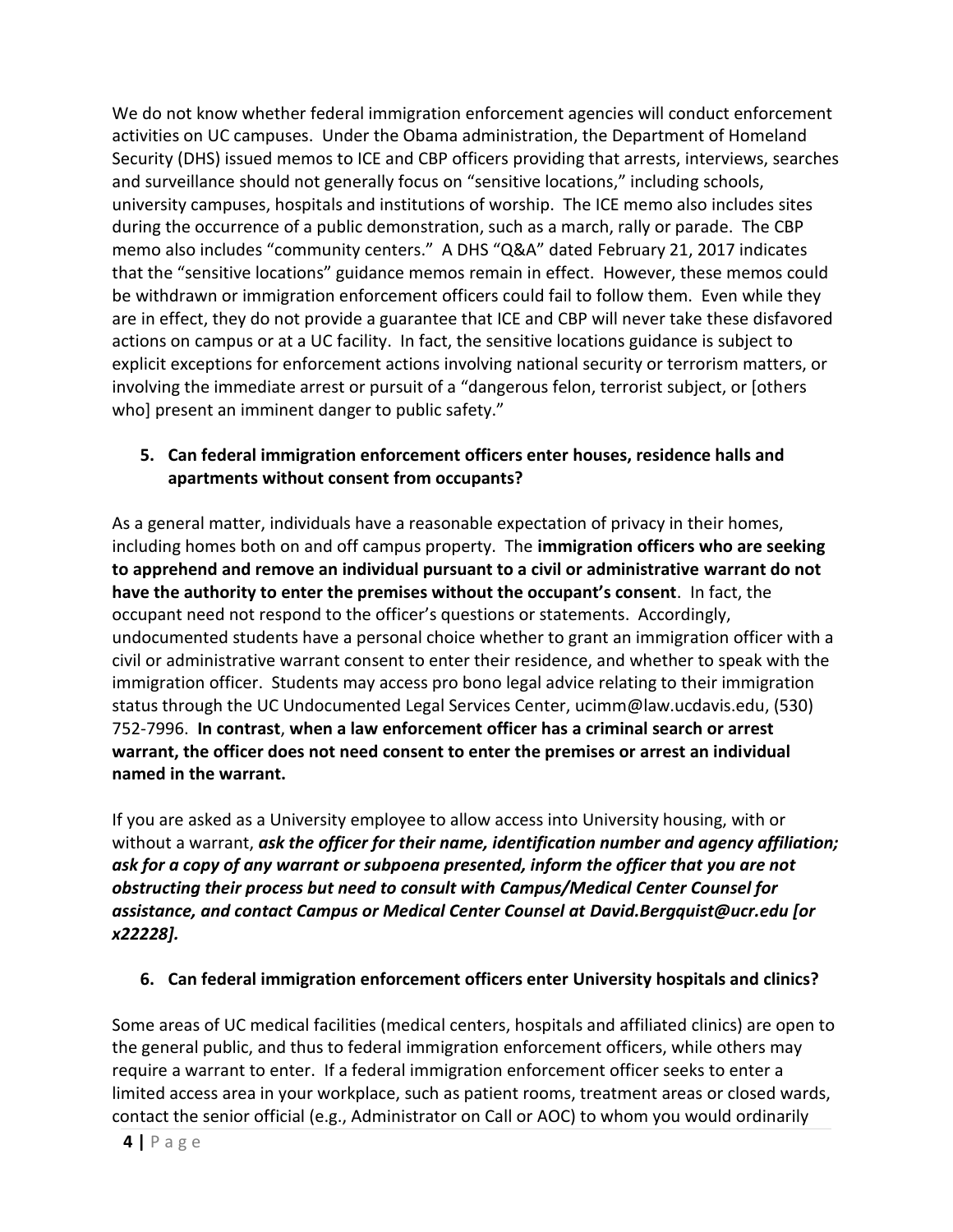direct surveyors (e.g., California Department of Public Health (CDPH), Centers for Medicare & Medicaid Services (CMS), The Joint Commission (TJC)) appearing for unannounced inspections. You should also contact Medical Center Counsel to advise you and to review any warrants or subpoenas and determine whether entry is permitted or required. *Ask the officer for their name, identification number and agency affiliation; inform the officer that you are not obstructing their process but need to contact your AOC and Medical Center Counsel for assistance at [David.Bergquist@ucr.edu](mailto:David.Bergquist@ucr.edu) [or x22228].*

#### **7. What should I do if a federal immigration enforcement officer presents me with a warrant?**

If you are presented with a warrant by a federal immigration enforcement officer seeking to enter University housing or other limited access areas of your workspace on University property, take steps to ensure that the immigration enforcement officers have authority to enter the property before admitting them. As noted above, civil and administrative warrants **do not** authorize entry without consent, but a criminal search or arrest warrant may authorize entry without consent. Because it can be difficult to distinguish among different kinds of warrants, *ask the officer for their name, identification number and agency affiliation; ask for a copy of the warrant or subpoena presented, inform the officer that you are not obstructing their process but need to consult with Campus/Medical Center Counsel for assistance, and contact Campus or Medical Center Counsel at [David.Bergquist@ucr.edu](mailto:David.Bergquist@ucr.edu) [or x22228].*

## **8. What should I do if a federal officer asks me for or gives me a subpoena for personally identifiable private information or records about a student, employee or patient?**

Personal and personally identifiable information in University records, and those records themselves, are protected by a wide variety of privacy laws and University policies (Family Education Rights & Privacy Act [FERPA] and PACAOS 130.00, Health Insurance Privacy and Accountability Act [HIPAA] and Confidentiality of Medical Information Act [CMIA], to name a few). As a University employee, you are required to maintain the confidentiality of personal and personally identifiable information, and records containing such information. The University generally requires federal immigration enforcement officers and other law enforcement officers to produce a valid subpoena authorizing the disclosure of student or patient records that contain personal or personally identifiable information. Federal officers generally have no greater access to student or other University records than any member of the public unless they have a valid subpoena.

If you receive a request for personal or personally identifiable information or records containing such information, or if a federal immigration enforcement officer gives you a warrant or subpoena seeking such records or information, you should *take steps to ensure that you have authority to provide access to the specified records or information. Ask the officer for their name, identification number and agency affiliation; ask for a copy of any warrant or subpoena presented, inform the officer that you are not obstructing their process but need to contact Campus/Medical Center Counsel for assistance, and contact Campus or Medical Center Counsel at [David.Bergquist@ucr.edu](mailto:David.Bergquist@ucr.edu) [or x22228].*